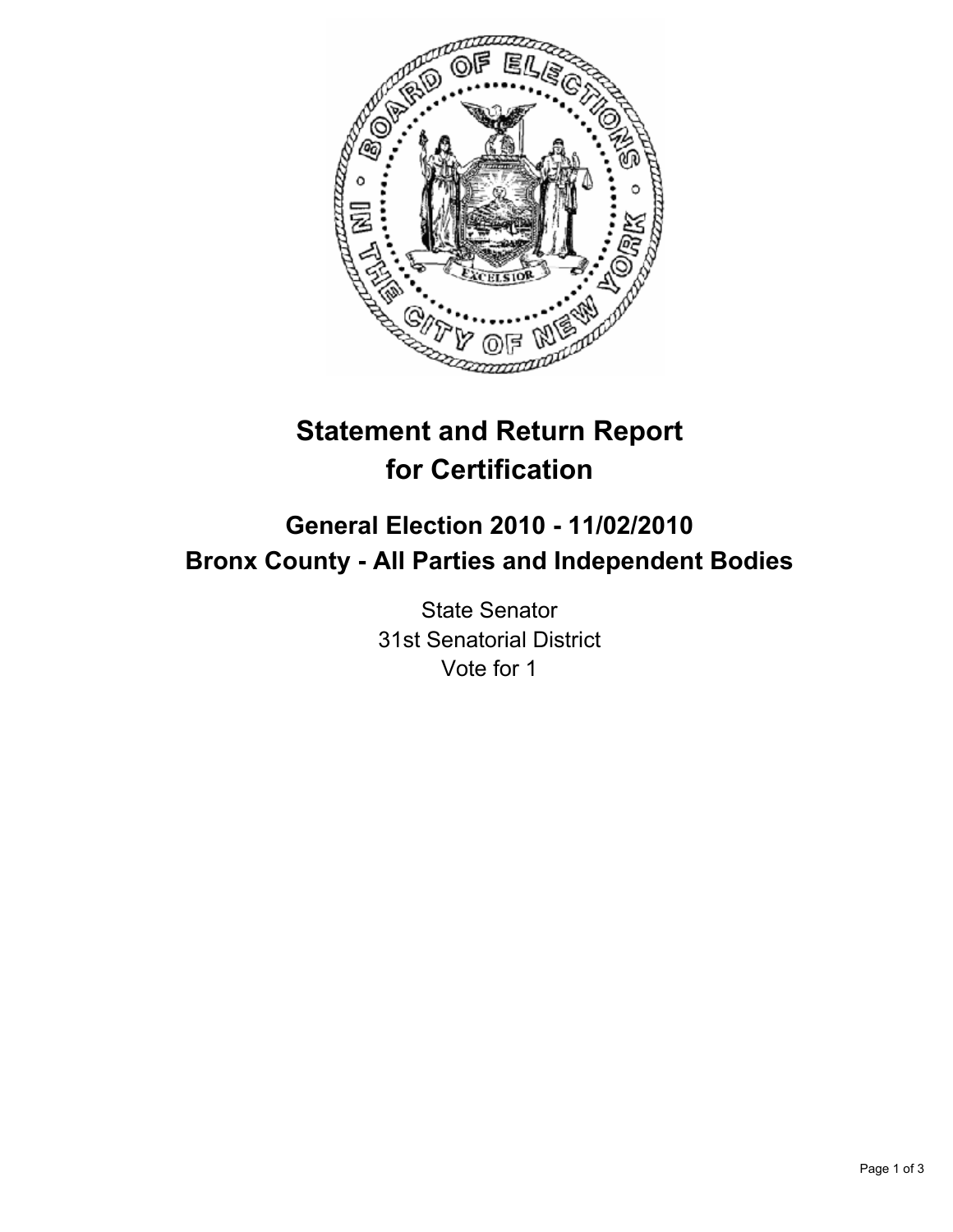

## **Assembly District 78**

| <b>PUBLIC COUNTER</b>                | 260 |
|--------------------------------------|-----|
| <b>EMERGENCY</b>                     | 0   |
| ABSENTEE/MILITARY                    | 11  |
| AFFIDAVIT                            | 1   |
| <b>Total Ballots</b>                 | 275 |
| ADRIANO ESPAILLAT (DEMOCRATIC)       | 189 |
| STYLO SAPASKIS (REPUBLICAN)          | 32  |
| RAPHAEL M KLAPPER (CONSERVATIVE)     | 7   |
| ADRIANO ESPAILLAT (WORKING FAMILIES) | 15  |
| ANN J ROOS (GREEN)                   | 10  |
| NO NAME (WRITE-IN)                   |     |
| <b>Total Votes</b>                   | 254 |
| Unrecorded                           | 21  |

### **Assembly District 81**

| <b>PUBLIC COUNTER</b>                | 8,164          |
|--------------------------------------|----------------|
| <b>EMERGENCY</b>                     | 0              |
| ABSENTEE/MILITARY                    | 351            |
| <b>AFFIDAVIT</b>                     | 115            |
| <b>Total Ballots</b>                 | 8,724          |
| ADRIANO ESPAILLAT (DEMOCRATIC)       | 5,213          |
| STYLO SAPASKIS (REPUBLICAN)          | 1,568          |
| RAPHAEL M KLAPPER (CONSERVATIVE)     | 317            |
| ADRIANO ESPAILLAT (WORKING FAMILIES) | 458            |
| ANN J ROOS (GREEN)                   | 208            |
| ADRIENNE HARRISON (WRITE-IN)         | 1              |
| CAROLYN MALONEY (WRITE-IN)           | 1              |
| HUNTER S THOMPSON (WRITE-IN)         | 1              |
| JEFFREY KLEIN (WRITE-IN)             | $\overline{2}$ |
| JEFFREY KLIEIN (WRITE-IN)            | 1              |
| NONE OF THE ABOVE (WRITE-IN)         | 1              |
| <b>Total Votes</b>                   | 7,771          |
| Unrecorded                           | 953            |